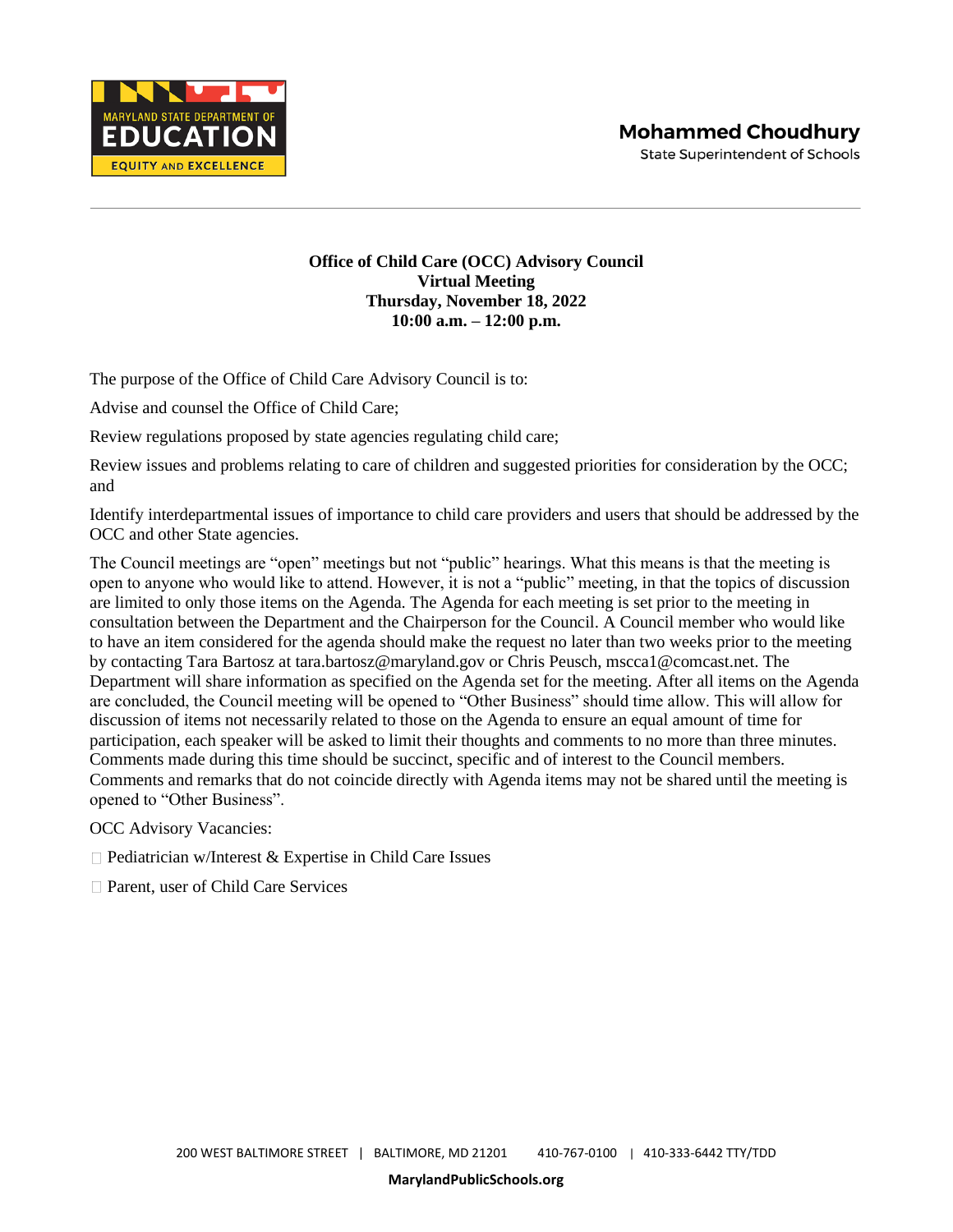## **Meeting Outcomes**

## *By the end of today's meeting, participants will have:*

- Received updates from the Division of Early Childhood
- Received Maryland Legislative 2022 session legislation related to child care
- Identified top two priorities for 2022 within our purpose
- Provided feedback and discussed next steps for strategies to address priorities.

## **AGENDA**

| <b>Time</b>     | <b>Topic</b>                                                                                                                                                                                                                                                                                                                                                                                                                                                                                                                                                                                                                               | <b>Person(s)</b> Responsible                                                                                                                                         |
|-----------------|--------------------------------------------------------------------------------------------------------------------------------------------------------------------------------------------------------------------------------------------------------------------------------------------------------------------------------------------------------------------------------------------------------------------------------------------------------------------------------------------------------------------------------------------------------------------------------------------------------------------------------------------|----------------------------------------------------------------------------------------------------------------------------------------------------------------------|
| $10:00 - 10:10$ | <b>Welcome and Remarks</b><br><b>Review and Accept November 2021 Meeting Minutes</b>                                                                                                                                                                                                                                                                                                                                                                                                                                                                                                                                                       | <b>Chris Peusch,</b><br>Executive Director, Maryland State<br>Child Care Association (MSCCA)<br>Jenn Nizer,<br>Director, OCC, MSDE                                   |
| $10:10 - 10:20$ | <b>Office of Child Care Director Report</b><br>Updates: American Rescue Plan Act (ARPA)<br>Child Care Stabilization<br><b>CCDF</b> Discretionary<br>ARPA additional 193 million: update on plan for<br>2022 use of child care funding<br>Updates COVID-19 Health and Safety Guidance                                                                                                                                                                                                                                                                                                                                                       | Jenn Nizer,<br>Director, OCC, MSDE                                                                                                                                   |
| $10:20 - 11:00$ | Maryland Legislation 2022 re: Child Care<br>MSDE-Division of Early Childhood Budget<br>HB 89/SB 480 Child Care Stabilization Grants<br>HB 513 Infant and Early Childhood Mental Health<br><b>Consultation Program-Established</b><br>HB 376 Outdoor Preschool License Pilot Program<br>Established<br>HB 664: Child Care Programs-Maryland Infants and<br>Toddlers Program-Information and Assistance<br>HB 467 Education-Teacher Certification-Montessori<br>Schools<br>Bill # TBD: Package of 3 Child Care Bills: Improving<br>Child Care Scholarship System, Supporting Child Care<br>Providers and Capital Support/Revolving Loan Fund | <b>Steven Hicks,</b><br>Assistant Superintendent, Division of<br>Early Childhood, MSDE<br>Chris Peusch, Executive Director,<br>Maryland State Child Care Association |
| $11:00 - 11:10$ | <b>Old Business</b><br>Pre-K Expansion Grants: Updates on application and<br>deadlines, Steven Hicks<br>School Age Regulation: Updates, Lou Valenti/Keisha<br>Maxwell<br>Support for Office of Child Care: What is needed and<br>how Council can help?                                                                                                                                                                                                                                                                                                                                                                                     | <b>MSDE Leadership</b><br><b>Chris Peusch,</b><br><b>Executive Director, MSCCA</b>                                                                                   |